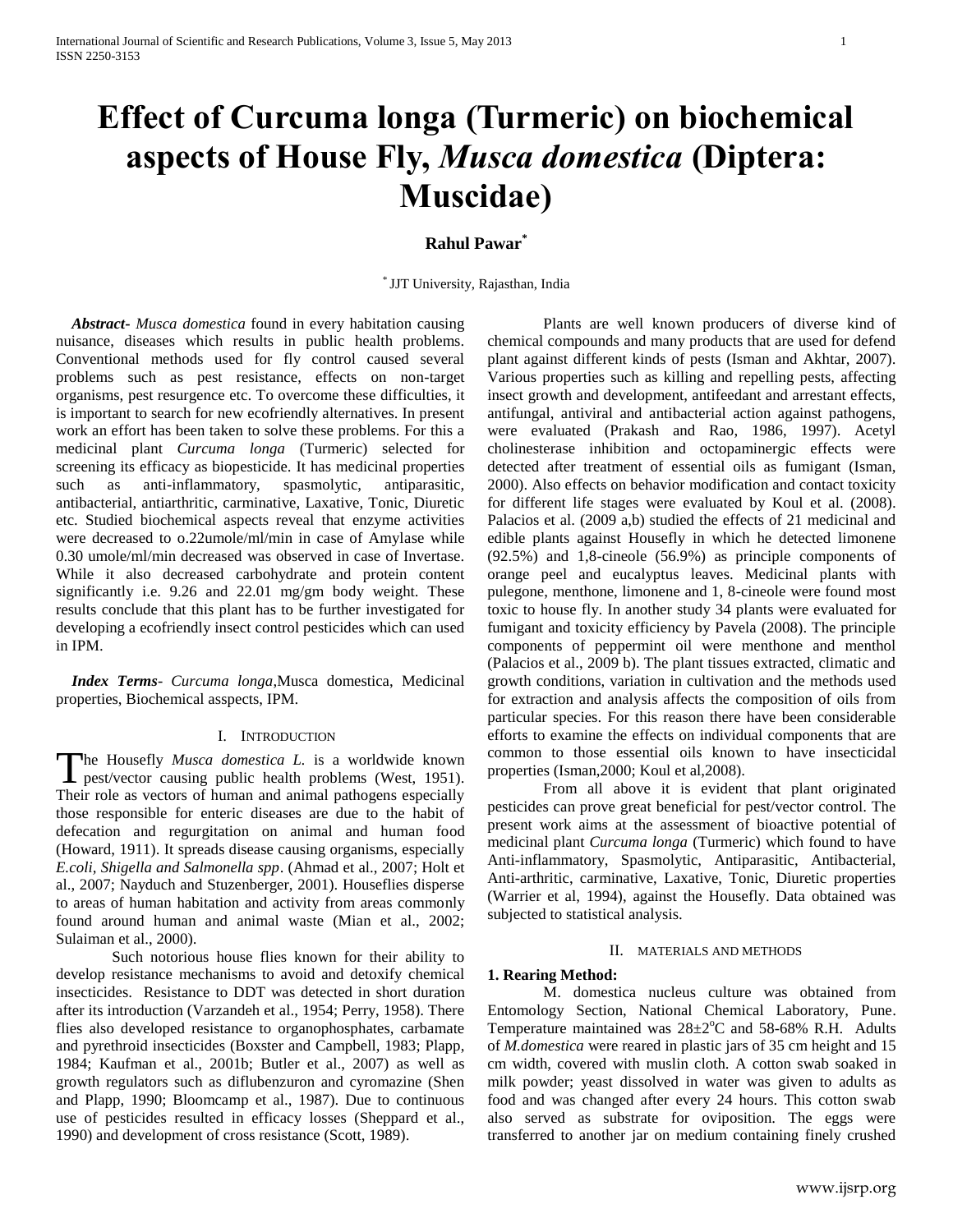groundnut with water. The eggs were allowed to develop in this medium only up to pupal stage and were collected to keep **ill**. another container for adult emergence. Fresh emergence was transferred to separate containers to know the exact age of adults which is required for various bioassays.

## **2. Bioassays:**

All test oils were dissolved in A.R. grade acetone and serial dilutions were made as per requirement.

# **2.1: Toxicity:**

# **Larvicidal Assay**:

Residual film technique was used to performed larvicidal assay (Tare, 1995). Uniform residual film was prepared on the Petri dish (4" diameter) both lower and upper dish. Ten prepupal larvae were introduced in each petri dish with desired concentration of the test plant oils while carrier solvent, acetone was used in control. Food was provided in all Petri dishes and mortality was observed after 24 hours. For each experiment five replicates were taken and each experiment was repeated five times.  $LC_{50}$  was calculated using log probit analysis. (Finney 1971). Data obtained was subjected to statistical analysis.

## **2.2: Biochemical Assay:**

For all Biochemical assays prepupal larvae known weight were used. These larvae were exposed to  $LC_{20}$ concentration of test oil for 24 hours and then harvested and homogenized in 20ml of phosphate buffer of pH 6.8 and centrifuged at 8000 rpm in Ultra Centrifuge (Remi-CM12) for 10 minutes at  $4^0$ C. The supernatant was used for biochemical assays.

## **a) Amylase activity:**

DNSA Method was used to determined amylase activity (Plummer 1988, Sumner 1925). 0.5 ml substrate (1% Starch), 0.5 ml phosphate buffer (pH 6.8, 0.2 M) and 0.5 ml enzyme extract constituted the assay mixture. This mixture was incubated for 10 minutes and 1ml DNSA was added. The mixture was then kept in boiling water bath for 10 minutes. After this it was cooled, diluted to 10 ml and optical density (OD) was read at 540 nm on UV spectrophotometer (Systronics-Model 119 PC Based). The enzyme activity was calculated using standard curves for glucose. Each assay was carried out eight times and for each set three to five replicates were taken. Data obtained was subjected to statistical analysis.

## **b) Invertase activity**:

Invertase activity was determined by DNSA Method (Plummer 1988, Sumner 1925) which was used to detect invertase activity. In this case 5% sucrose was used as substrate instead of starch. For each set three to five replicates were taken and the assay was repeated eight times. Data obtained was subjected to statistical analysis. Standard graph was plotted for determination of enzyme activity.

## **c) Estimation of Total Carbohydrate contents**:

Carbohydrate was estimated using Anthrone method (Plummer, 1998).4 ml of anthrone reagent was rapidly mixed with 1 ml of a protein free supernatant. For ten minutes this mixture was kept in boiling water bath. The tubes were then cooled to read OD at 620 nm on UV spectrophotometer (Systronics-Model 119 PC Based) against the reagent blank. The amount of carbohydrate was calculated by using standard curve of glucose.

#### **d) Estimation of Total Protein contents:**

Protein estimation was determined according to Modified Lowry's method (Raghuramalu et al. 1983). Alkaline copper reagent, phenol reagent was prepared as per the method states. To 0.1 ml of larval extract, 0.5 ml of alkaline copper reagent was added in each tube, mixture was incubated at room temperature for 10 min which is followed by addition of 2 ml of phenol reagent. These tubes were heated for 5 minutes at 55°C and were cooled under running water. OD was measured at 650 nm on UV spectrophotometer (Systronics-Model 119 PC Based). Standard curve was used to calculate amount of protein using bovine serum albumin as standard. Amount of protein contents (mg) were calculated per gram body weight of larva. For each test minimum 10 replicates were taken. The test was repeated eight times. Data obtained was subjected to statistical analysis.

## III. RESULTS AND DISCUSSION

Various plant products are used to kill or repel flies for several decades. Due to resistance problem caused by synthetic chemicals, research was focused on plant products so as to find alternative to these chemicals (Geden 2012).

The following result was obtained in the present study.

## Table 1: Results of Biochemical Assays

| Sr.<br>No.                                                                            | Assay                                    | Control<br>value | Curcuma longa    |
|---------------------------------------------------------------------------------------|------------------------------------------|------------------|------------------|
| 1.                                                                                    | Larvicidal Assay (ppm)                   |                  | 115.821 (0.269)  |
| $\overline{2}$ .                                                                      | Amylase Activity (umole/ml/min)          | 0.51             | $0.73(25.22*)$   |
| 3.                                                                                    | Invertase Activity (µmole/ml/min)        | 0.46             | $0.76(38.89*)$   |
| 4.                                                                                    | Carbohydrate Content (mg/gm Body Weight) | 25.89            | $16.63(26.80**)$ |
| 5.                                                                                    | Protein Content (mg/gm Body Weight)      | 68.39            | 46.38 (21.39*)   |
| **= $P<0.05$<br>Square, $*=P<0.001$ : Very highly significantly different,<br>$O=Chi$ |                                          |                  |                  |
| significantly different                                                               |                                          |                  |                  |

Out of many plant products, some of them were found to be effective against insecticide resistant insects' pests (Ahn et. al., 1997; Assabgui, 1997; Jacobson, 1989; Miyakado et al 1983). *Z. officinalis* essential oil found effective bioactive agent against *M. domestica* possessing larvicidal activity,  $LC_{50}$  =137 ppm, repellency 84.9 and 98.1 % oviposition deterrence both at 1 % concentration, (Morey and Khandagle, 2012).

Selected plant oil, *Curcuma longa* showed good biochemical activities against *Musca domestica* i.e. it decreased the Amylase and Invertase activity by 0.22 and 0.30 µmole/ml/min. Significant decrease was also observed with respect to carbohydrate and protein content (9.26 and 22.01 mg/gm body weight respectively). These biochemical aspects can be correlated with the toxicity assays (Ishaaya and Casida, 1975). The results conclude that the plant Curcuma longa has some potential to be explored further for development of an ecofriendly pesticide/insecticide for control of House fly. It can be used with other plant products or chemicals for integrated pest management programs.

## IV. CONCLUSION

Thus from above all results it can be concluded that, the plant oil *Curcuma longa* has potential to be used in ecofriendly pest management. It can also be used successively in the integrated pest management programmes.